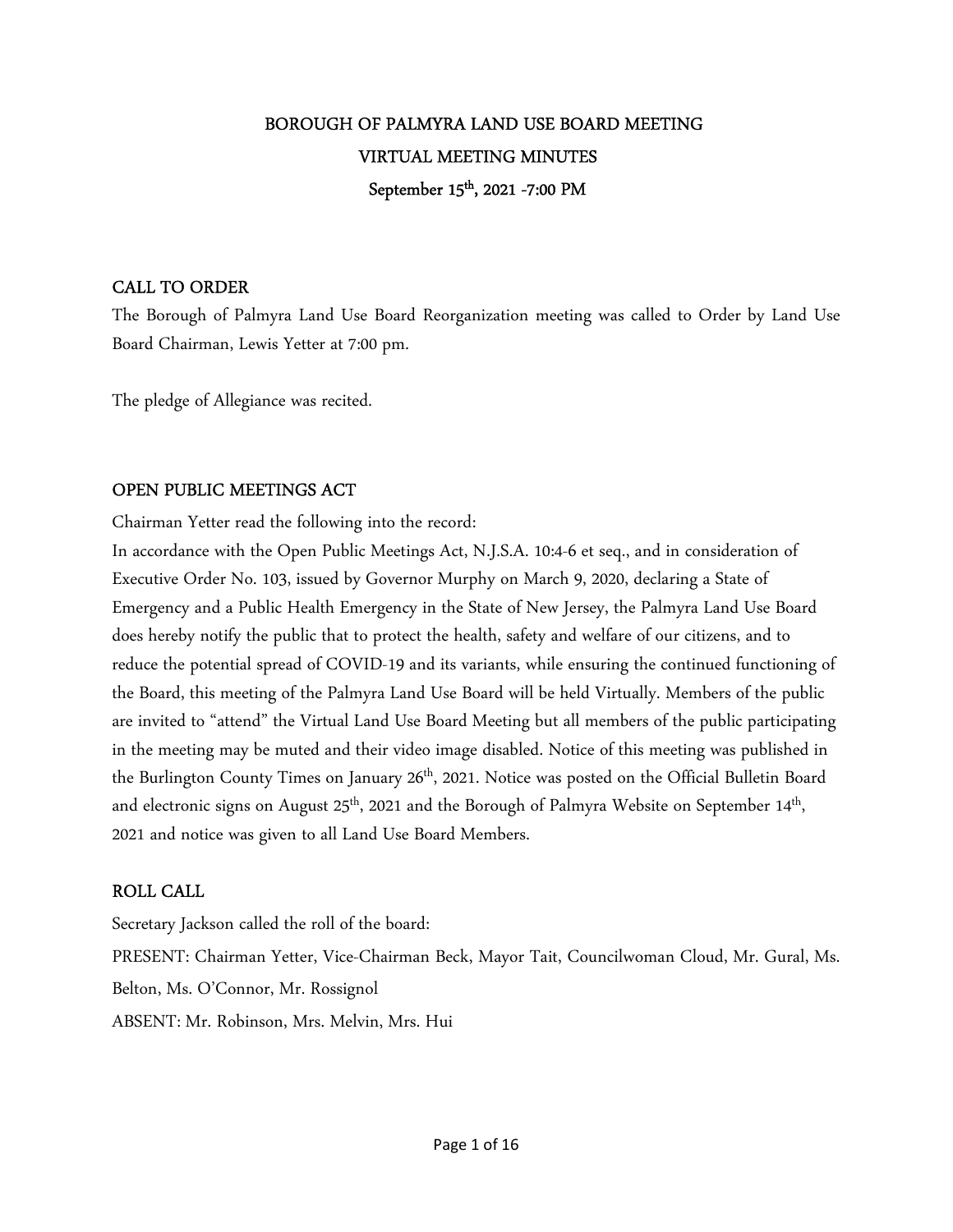### **MINUTES**

Chairman Yetter asked if there were any questions or comments regarding the May 19<sup>th</sup>, 2021, Land Use Board Meeting minutes. Hearing none, he requested a motion to approve the minutes as written. Mayor Tait made the motion to approve the minutes as written and Vice-Chairman Beck second the motion. Chairman Yetter asked for a call of the roll.

### At the call of the roll the vote was as follows:

AYES: Chairman Yetter, Vice-Chairman Beck, Mayor Tait, Councilwoman Cloud, Mr. Gural, Ms. O'Connor, Mr. Rossignol NAY: None ABSTAIN: Ms. Belton

Chairman Yetter asked if there were any questions or comments regarding the August 18<sup>th</sup>,2021, Land Use Board Meeting minutes. Hearing none, he requested a motion to approve the minutes as written. Mayor Tait made the motion to approve the minutes as written and Mr. Gural second the motion. Chairman Yetter asked for a call of the roll.

### At the call of the roll the vote was as follows:

AYES: Chairman Yetter, Vice-Chairman Beck, Mayor Tait, Mr. Gural, Ms. Belton, Ms. O'Connor, Mr. Rossignol NAY: None ABSTAIN: Councilwoman Cloud

#### **CORRESPONDENCE**

Chairman Yetter acknowledged the following correspondence: Gene Padalino, Planning& Zoning Coordinator, Township of Pennsauken Mia C Baker, Secretary to the Burlington County Planning Board

## BOROUGH COUNCIL UPDATES

Councilwoman Cloud indicated she had nothing currently to report. Mayor Tait noted the Community Garden was open for anyone wishing to pick and or help weed the garden. Mayor Tait stated that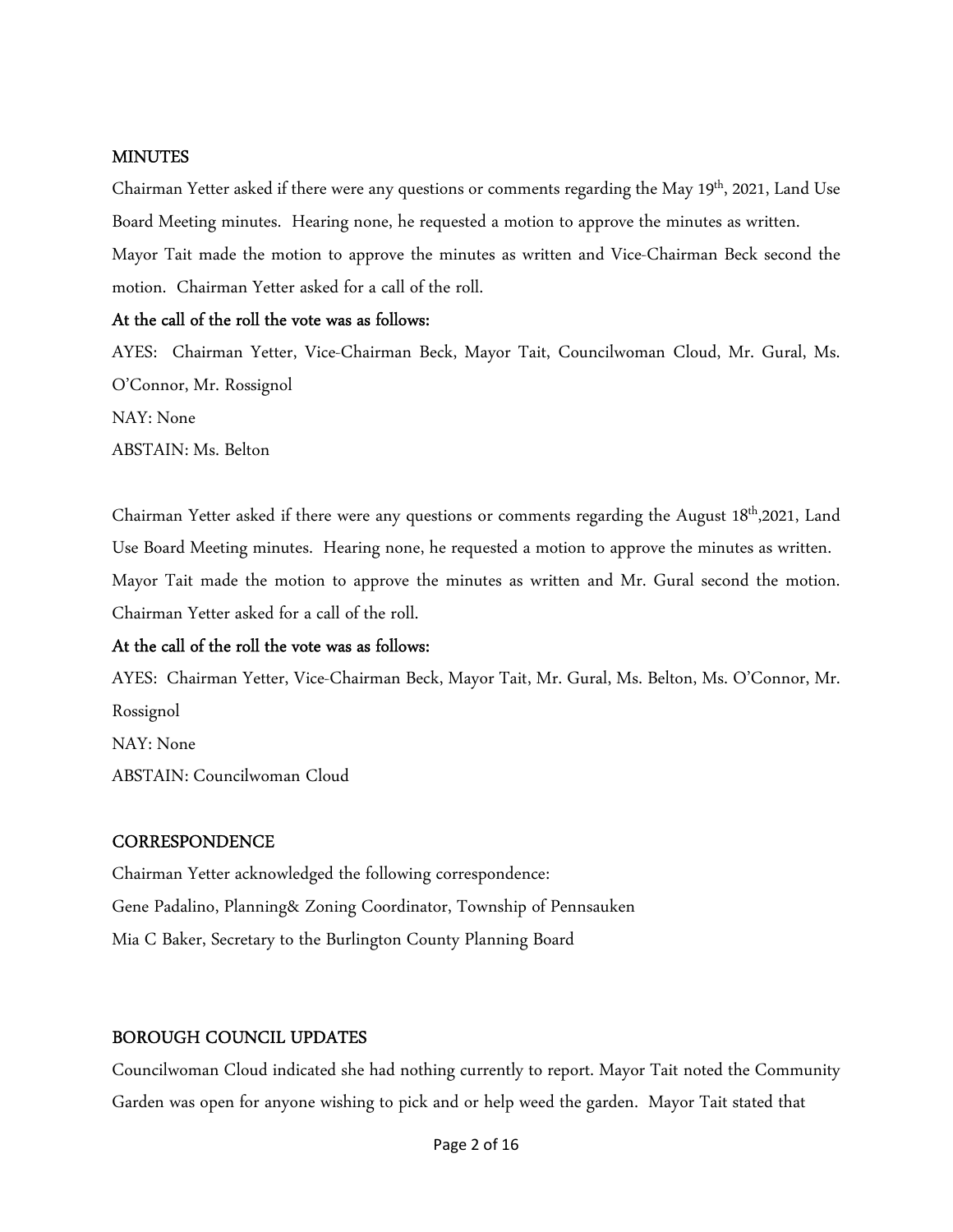Borough Hall is again closed to the public; noting the Covid Vaccines are available in the Community Center on Tuesdays from 9:00 am to 1:00 pm. and the Town wide yard sale will be held September 18<sup>th</sup>, 2021.

### OLD BUSINESS

Chairman Yetter introduced the following resolution for approval:

Resolution 2021-16 Memorialization in the Matter of Wilco Properties, LLC – 5 St & Rt. 73 N, Blk 71 Lot 16 -Application 2021-LUB05

# BOROUGH OF PALMYRA

## LAND USE BOARD

# RESOLUTION 2021-16 RESOLUTION OF MEMORIALIZATION IN THE MATTER OF 600 NJSH ROUTE 73 WILCO PROPERTIES, LLC APPLICATION NO. 2021-LUB-05

WHEREAS, Wilco Properties, LLC ("Applicant") is the owner of property located at 600 NJSH Route 73, Palmyra, New Jersey, more particularly described as Block 71 Lot 16 on the Tax Map of the Borough of Palmyra, ("subject property"); and

WHEREAS, the subject property is located in the HC (Highway Commercial) Zone; and

WHEREAS, Applicant filed an application for approval to replace/reconstruct two pole mounted pylon signs on the subject property, with two related bulk variances, where the proposed sign along Route 73 has a zero-foot setback where a minimum of fifteen (15) feet is required; and the freestanding sign along West Broad Street is less than 15 feet from the nearest property line, whereas a minimum of fifteen (15) feet is required ("Application"); and

WHERAS, the subject property is owned by the Applicant; and

WHEREAS, the purpose of the Application is to provide updated signage in conformity with other improvements at the subject property; and

WHEREAS, Section 1006, Subsection C.6, requires that freestanding signs must be fifteen (15) feet from property lines; and

WHEREAS, the proposed sign replacement and two bulk variances for setback from property lines constitutes the "Application"; and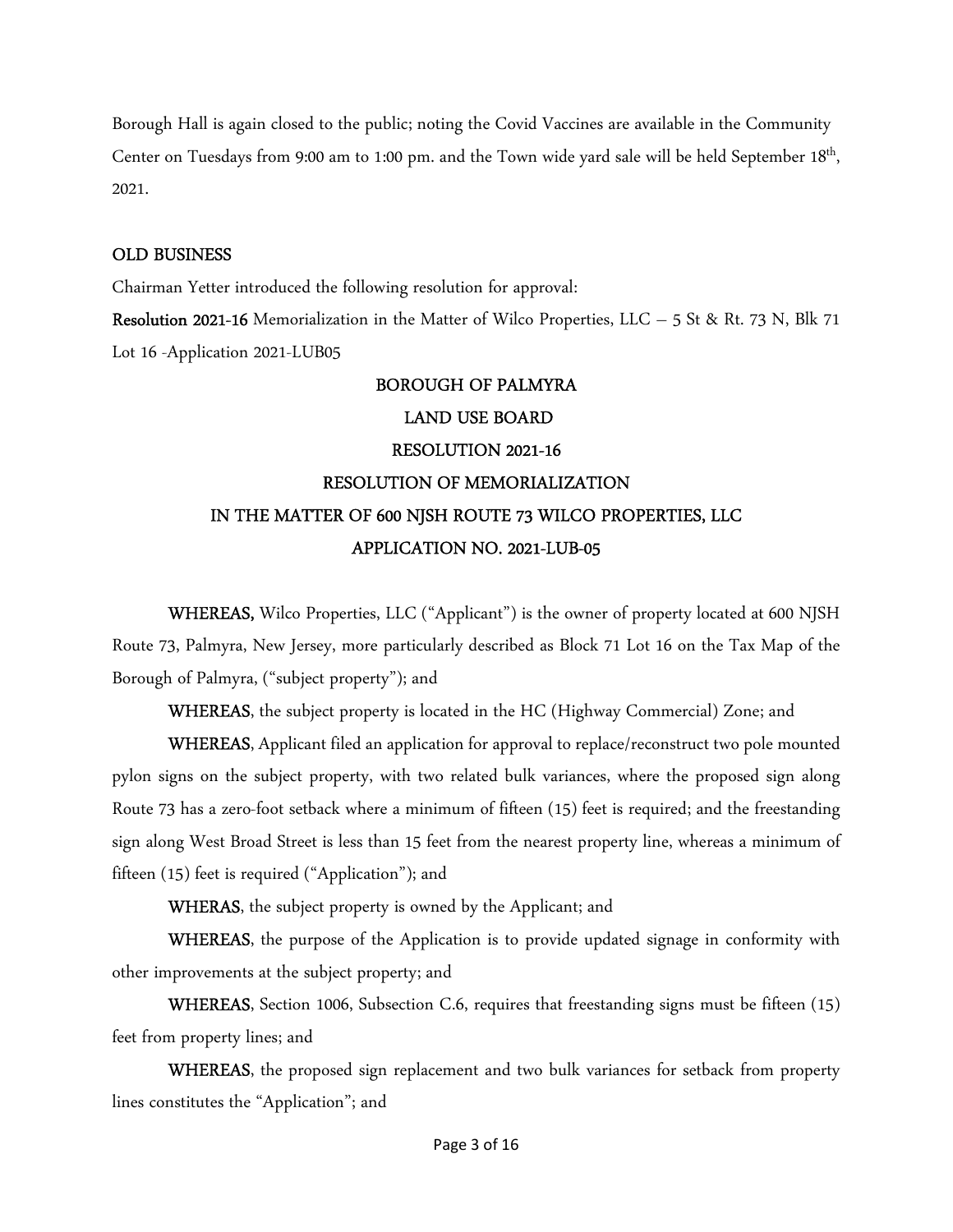WHEREAS, the Board considered the following documents submitted by the Applicant:

- 1. Land Use Board Application Form;
- 2. Site Plan of Block 71 Lot 16, prepared by Tristate Engineering and Surveying, PC.
- 3. Photographs of the subject property;
- 4. Construction details for the proposed freestanding pylon signs.

WHEREAS, James Winckowski, P.E. the engineer for the Land Use Board provided a review letter of the Application dated June 15, 2021 which was reviewed by the Applicant; and

WHEREAS, the Land Use Board held a public hearing on August 18, 2021; and

WHEREAS, the Applicant was represented By Kristopher Berr, Esq.

NOW THEREFORE, the Palmyra Borough Land Use Board makes the following Findings of Fact and Conclusions with respect to the Application:

1. The Application requires two variances from Section 1006 Subsection C.6, to permit the replacement of two signs in the same location as currently exist, where the Land Development Ordinance requires such signs to be setback a minimum of 15 feet from property lines, and the proposed location is zero feet for the sign along Route 73 and less than 15 feet for the sign along W. Broad Street; and

2. During the Application, testimony was offered on behalf of the Applicant by the owner, Joseph Arking.

3. Mr. Arking testified about the general improvements that have been made to the subject property, and the proposed replacement of the signs in the same location to improve the appearance of the subject property.

4. Mr. Arking testified that the signs will be replaced on the existing poles which already have utilities installed. The square footage of the signs will not increase, nor will the overall height of the signs.

5. Mr. Arking testified that it would be a financial hardship to move the signs from their current location because of the existing poles and utilities. There have not been any complaints about the location of the current signs.

6. During the hearing the Applicant consented to a condition revise the site plan to depict the distance of the signs from the property lines.

 7. The testimony and exhibits offered by the Applicant establish that allowing the signs to be replaced in their existing location will advance the purposes of the Municipal Land Use Law by allowing the reuse of existing structures on the subject property.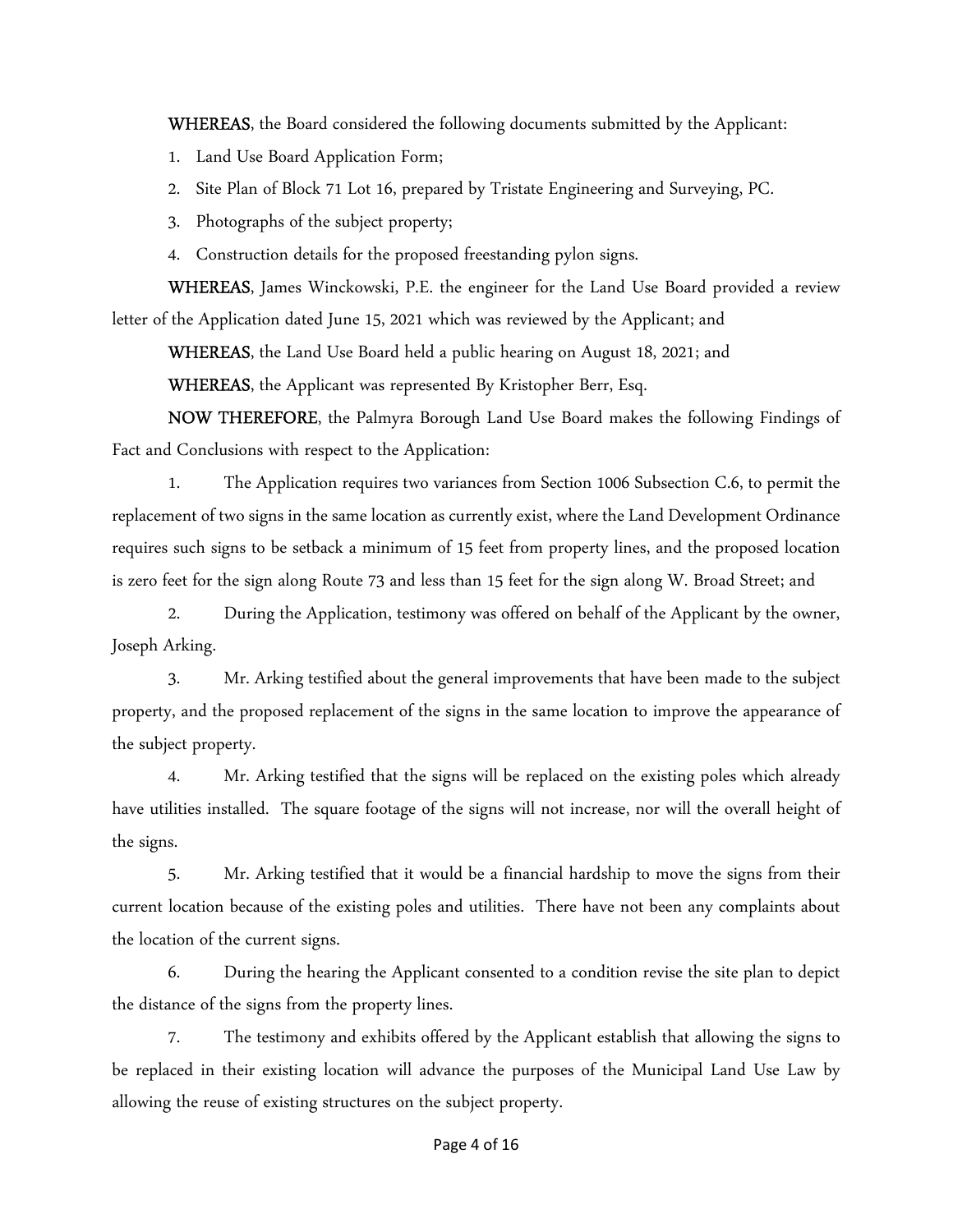8. The testimony and exhibits offered by the Applicant establish that the variances will not have a substantial impact on the surrounding area and that it will not substantially harm the intent of the zoning ordinance.

22. The testimony offered by the Applicant supports the finding and determination that the proposed variances and waivers are compatible with the adjoining and existing uses, would not impair the intent and purpose of the zone plan or Master Plan and the benefit of approving the variances substantially outweigh any detriments.

### RESOLUTION

NOW, THEREFORE, BE IT RESOLVED, by the Land Use Board of the Borough of Palmyra that the Findings of Fact and Conclusions are hereby adopted as though they were set forth herein at length and made a part of this Resolution; and

BE IT FURTHER RESOLVED, that the relief requested by the Applicant for approval to replace two free standing signs and two bulk variances as set forth above herein as the Application, be and hereby are GRANTED, subject to the following Conditions.

- 1. The Applicant shall amend its plans to depict the distance of each sign from the nearest property line.
- 2. The approvals contained in this Resolution are conditioned upon the Applicant receiving and complying with any and all other municipal, county, state and federal approvals required and shall comply with all other municipal, county, state and federal rules and regulations; and

BE IT FURTHER RESOLVED, that the relief requested by the Applicant is subject to all conditions placed on the record during the hearing held on August 18, 2021; and

BE IT FURTHER RESOLVED, that the relief requested by the Applicant is subject to the conditions set forth in the review letter of James Winckowski, P.E.

BE IT FURTHER RESOLVED, that the Applicant shall pay all outstanding professional fees and bills in connection with this Application within thirty (30) days after receipt of billing. Should the Applicant fail to pay such professional fees and bills within thirty (30) days, then the Applicant's approval hereinbefore set forth shall be deemed null and void and said approvals shall be deemed withdrawn with no further force and effect; and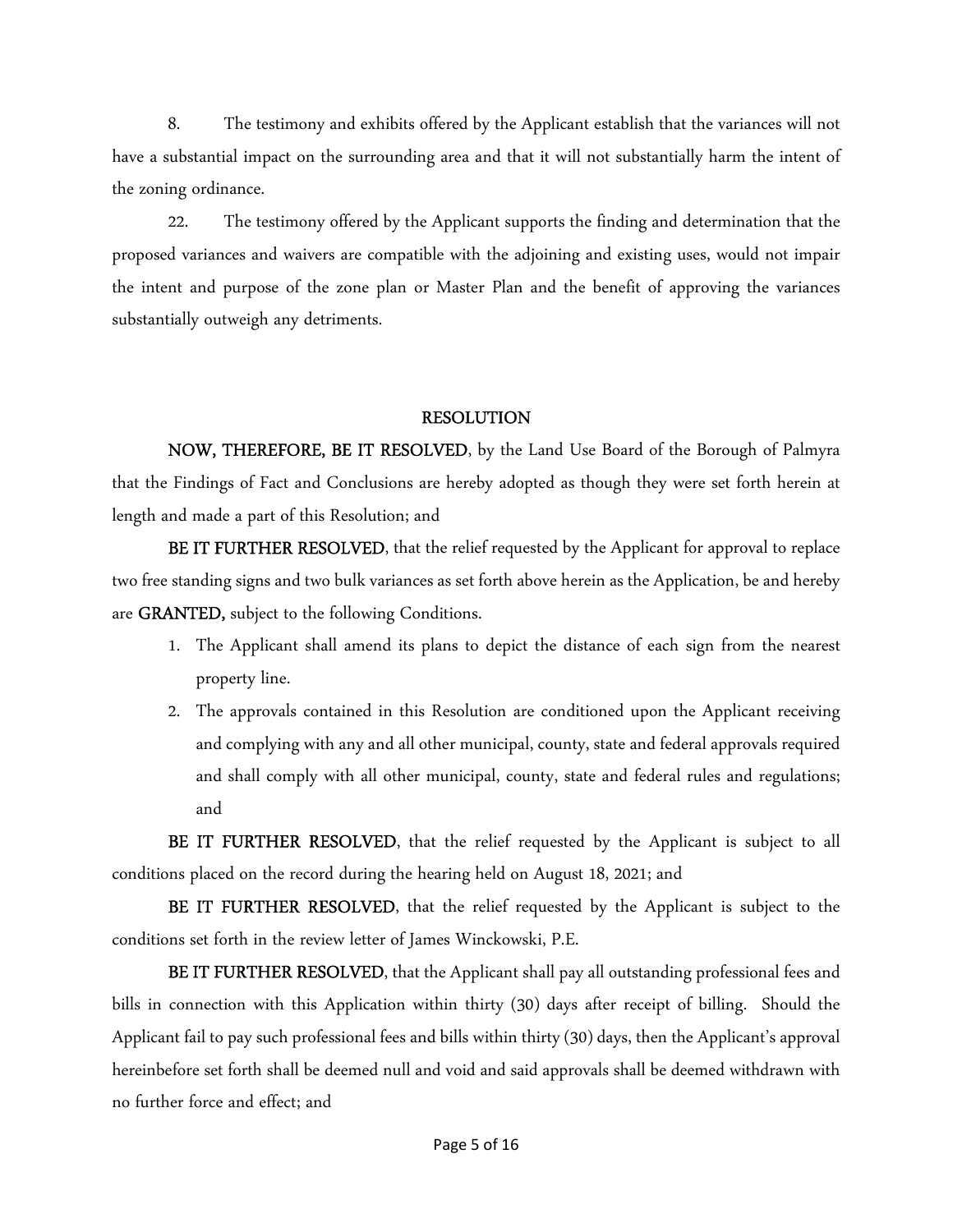BE IT FURTHER RESOLVED, that a certified copy of this Resolution of Memorialization and Findings of Fact and Conclusions to which it is attached be sent to the Applicant within ten (10) days from the date of adoption, the Borough Clerk, the Borough Construction Official and any other person who may request a copy of the decision; and the Applicant shall publish a brief notice of this in the official newspaper of the Borough of Palmyra.

Chairman Yetter asked for a motion to approve Resolution 2021-16 Memorialization in the Matter of Wilco Properties, LLC – 5 St & Rt. 73 N, Blk 71 Lot 16 -Application 2021-LUB05

Mr. Gural made a motion to approve Resolution 2021-16 Memorialization in the Matter of Wilco Properties, LLC – 5 St & Rt. 73 N, Blk 71 Lot 16 -Application 2021-LUB05. Councilwoman Cloud second the motion.

### At the call of the roll the vote was as follows:

AYES: Chairman Yetter, Vice-Chairman Beck, Mayor Tait, Councilwoman Cloud, Mr. Gural, Ms. Belton, Ms. O'Connor, Mr. Rossignol NAY: None

Chairman Yetter introduced the following resolution for approval:

Resolution 2021-17 Memorialization in the Matter of James Moffett, Jr., 202 Cinnaminson Avenue, Blk 98 Lots 11, 12.02- Application 2021-LUB02

# BOROUGH OF PALMYRA LAND USE BOARD RESOLUTION 2021-17 RESOLUTION OF MEMORIALIZATION IN THE MATTER OF 202 CINNAMINSON AVENUE APPLICATION NO. 2021-LUB-02

WHEREAS, James Moffett, Jr. ("Applicant") is the owner of property located at 202

Cinnaminson Avenue, Palmyra, New Jersey, more particularly described as Block 98 Lots 11 & 12.01 on

the Tax Map of the Borough of Palmyra, ("subject property"); and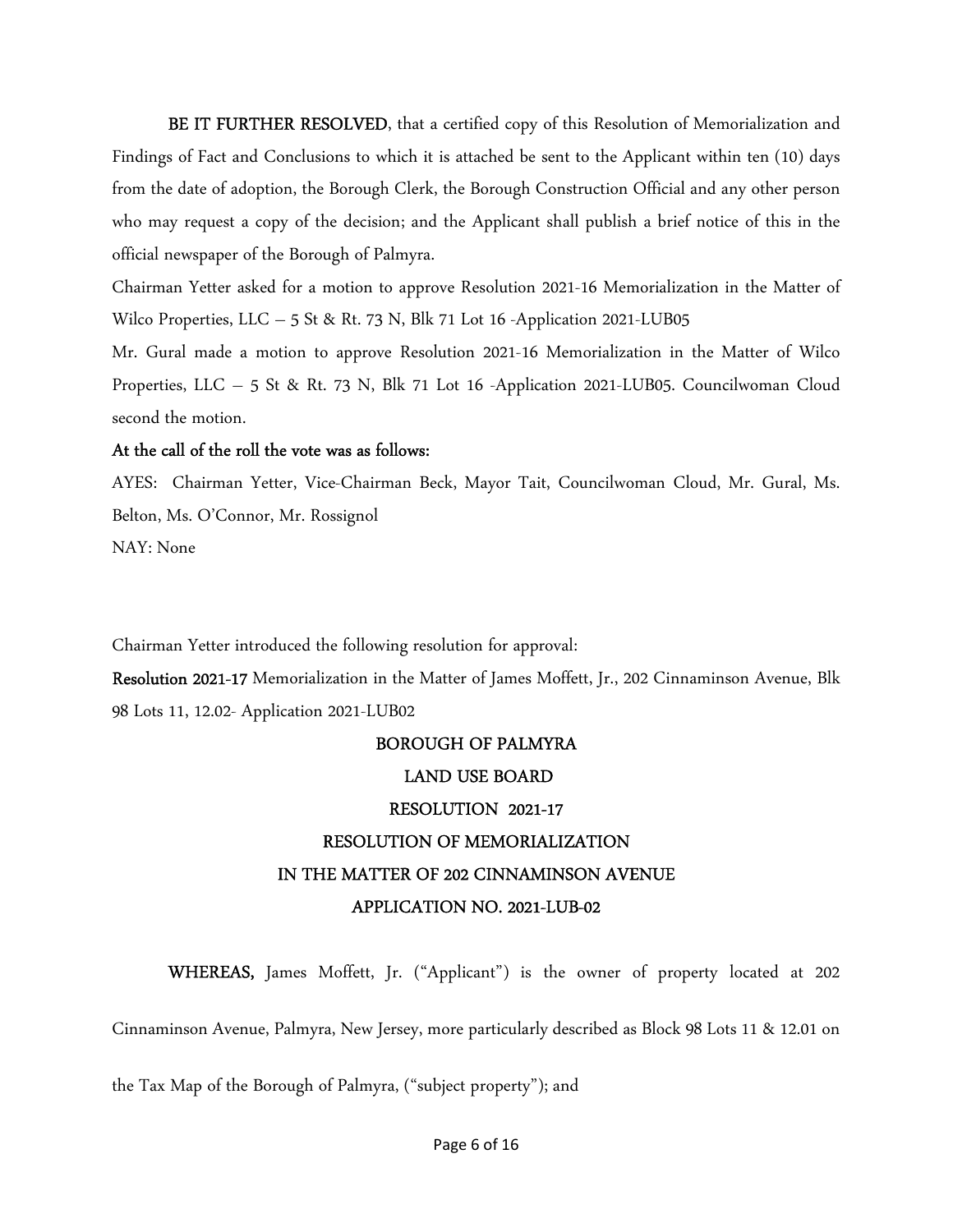WHEREAS, the subject property is located in the R-1 (Residential) Zone; and

WHEREAS, Applicant filed an application for a use "d" variance to allow the Applicant to use a commercial shipping container as a third accessory structure on the subject property ("Application"); and

WHEREAS, the Application as submitted also requires relief from the following sections of the Palmyra Land Use Code

Section 158-15(F)(1) – The shipping container is less than ten (10) feet from the rearmost portion of the principal structure, whereas a minimum of ten (10) feet is required.

Section 158-15(F)(2(h) – the exterior of the accessory structure (shipping container) shall match the color and materials of the principal structure to which it is accessory.

Section 158-15(F)2(h) the subject property already has two (2) accessory structures. The storage container is a third. No more than two (2) accessory structures are permitted on a lot.

Section 158-16(D)(3)(b) – Accessory structure must be set back at least three (3) feet from the side yard property line, whereas shipping container is located 1.7 feet from the side yard line.

WHERAS, the subject property is owned by the Applicant; and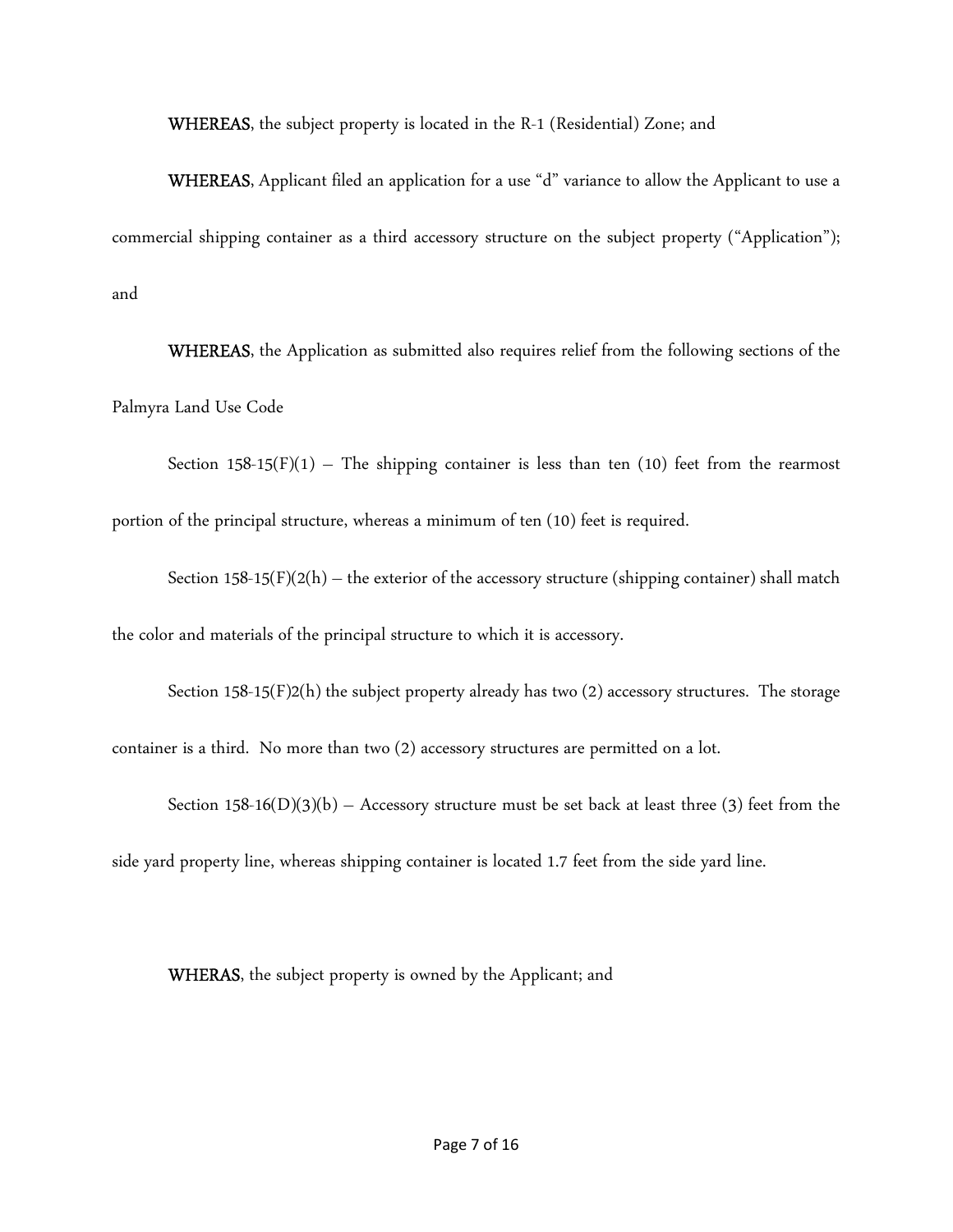WHEREAS, there is currently a two-story residence, detached garage, wood shed and shipping container on the subject property, and the purpose of the Application is to allow for the continued presence of the shipping container on the subject property; and

WHEREAS, the R-1 Zone does not permit commercial storage as a principal or accessory use, so that commercial storage on the subject property would require a variance pursuant to N.J.S.A.40:55D- $70(d)(1)$ ; and

WHEREAS, the proposed use and bulk variances above constitutes the "Application"; and

WHEREAS, during the hearing held on August, 2021, the Applicant amended the Application by stating that would relocate the shipping container such that no setback variances would be required; and

WHEREAS, the Board considered the following documents submitted by the Applicant:

- 5. Land Use Board Application Form with attachments;
- 6. Survey of the subject property prepared by William Robins, L.S., of Robins Associates, dated 12/02/2020 depicting the location of the residence, garage, shed and shipping container.

WHEREAS, James Winckowski, P.E. the engineer for the Land Use Board provided a review letter of the Application dated May 10, 2021 ("CME Letter") which was provided to the Applicant; and

WHEREAS, the CME Letter set forth the four bulk variances required as part of the Application as initially presented; and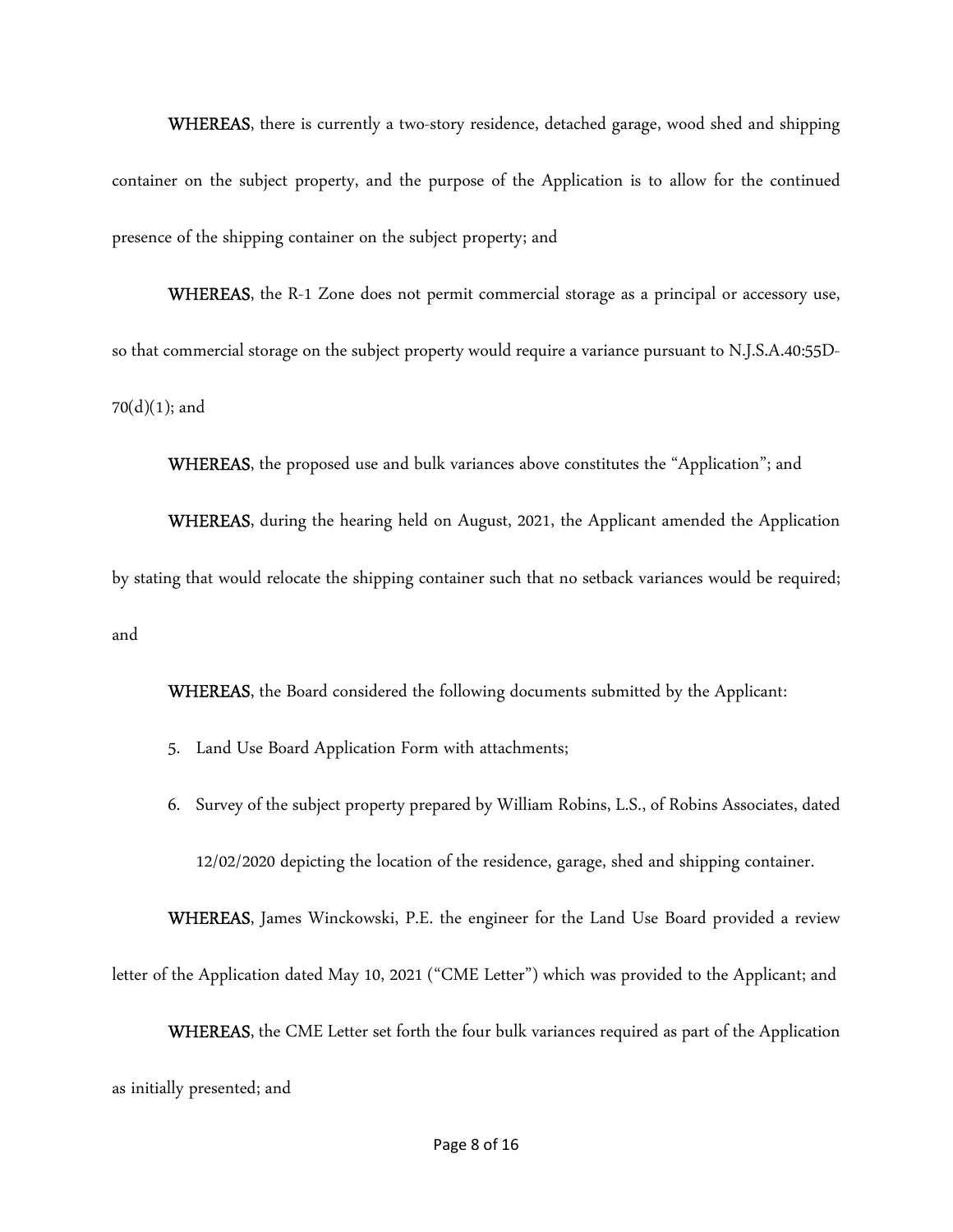WHEREAS, the CME Letter set forth the proofs necessary for the grant of a variance; and WHEREAS, the Land Use Board held a public hearing on August 18, 2021; and WHEREAS, the Application was presented by the Applicant without counsel; and NOW THEREFORE, the Palmyra Borough Land Use Board makes the following Findings of

Fact and Conclusions with respect to the Application:

Jr.

1. During the Application, testimony was offered on behalf of the Applicant by Mr. Moffett,

2. Mr. Moffett testified that the commercial shipping container was not utilized for commercial purposes, but rather to store personal items owned by he and/or his father.

3. Based upon the testimony by Mr. Moffett that the shipping container was only utilized for storage of personal items owned by the Applicant and/or his father, Mr. Winckowski stated that a use, or "d" variance would not be required, but the bulk variances would still be required.

4. Mr. Moffett further testified that he wanted to have a third accessory structure because the garage and shed currently on the subject property are full and not able to store additional items which are in the shipping container.

5. Mr. Moffett testified that the subject property is comprised of two tax lots and is wider than average lots in the area.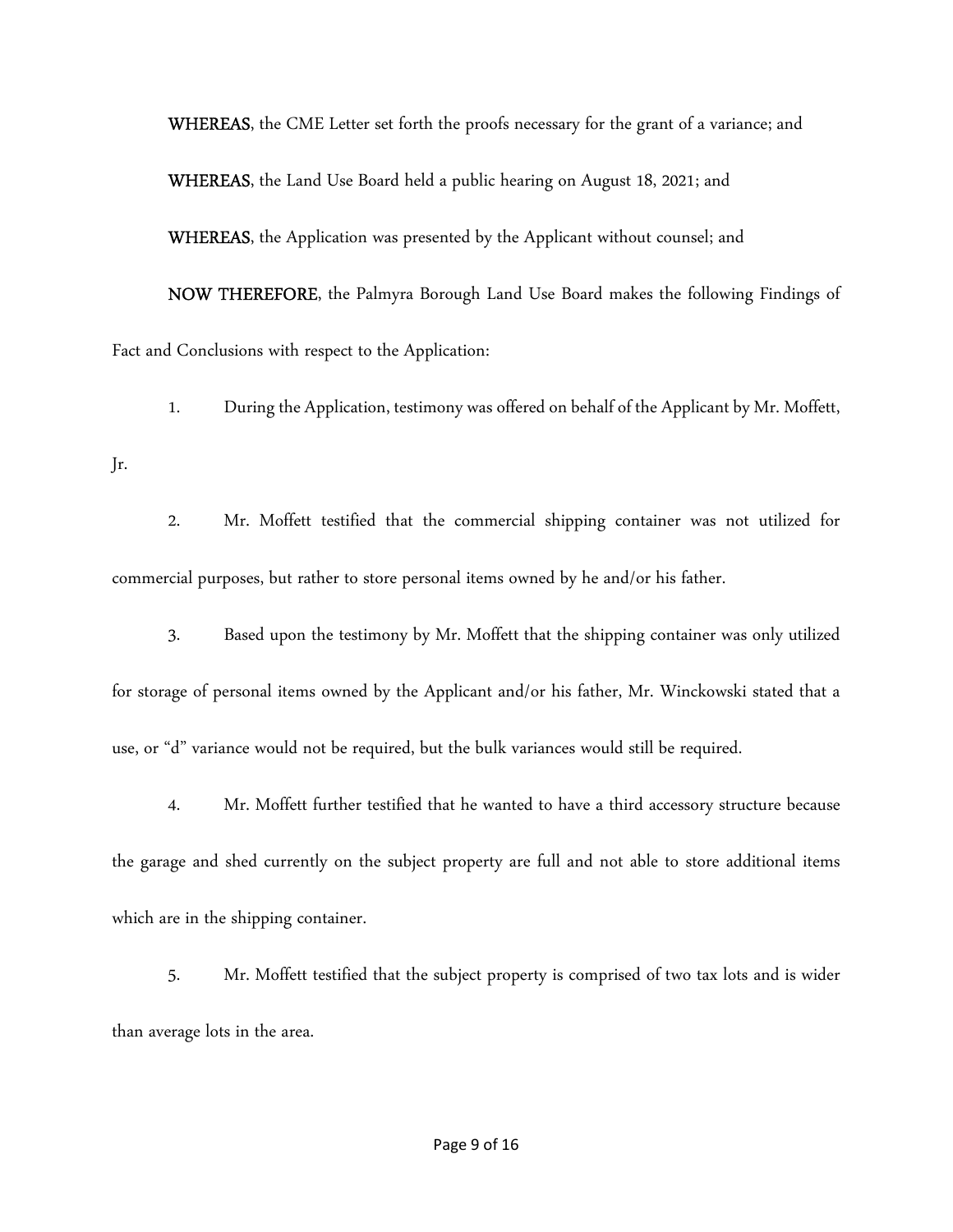6. In response to Mr. Moffett's testimony about two lots, Mr. Winckowski testified that because the two lots were adjacent, undersized lot, they were actually deemed to be merged and were to be considered one single lot.

7. Mr. Moffett testified that he wanted the shipping container to remain on his property permanently, and he proposed to but decorative wood around it.

8. During the hearing, in response to questions about the location of the shipping container, Mr. Moffett stated that he would be willing to relocate the shipping container to obviate the need for variances from side yard and the setback from the rearmost portion of the principal structure.

9. Chairman Yetter stated that he was familiar with the subject property and that the shipping container can be seen from the street and that it looks like a shipping container.

10. At the conclusion of the Applicant's presentation, John Friedrich was sworn.

11. Mr. Friedrich owns property adjacent to the subject property with his family and disabled son.

12. Mr. Friedrich testified that he felt that the presence of the shipping container reduced the value of his property.

13. Mr. Friedrich testified that the shipping container is located alongside his home and due to its lack of roof or gutters, there is significant pooling of water when it rains.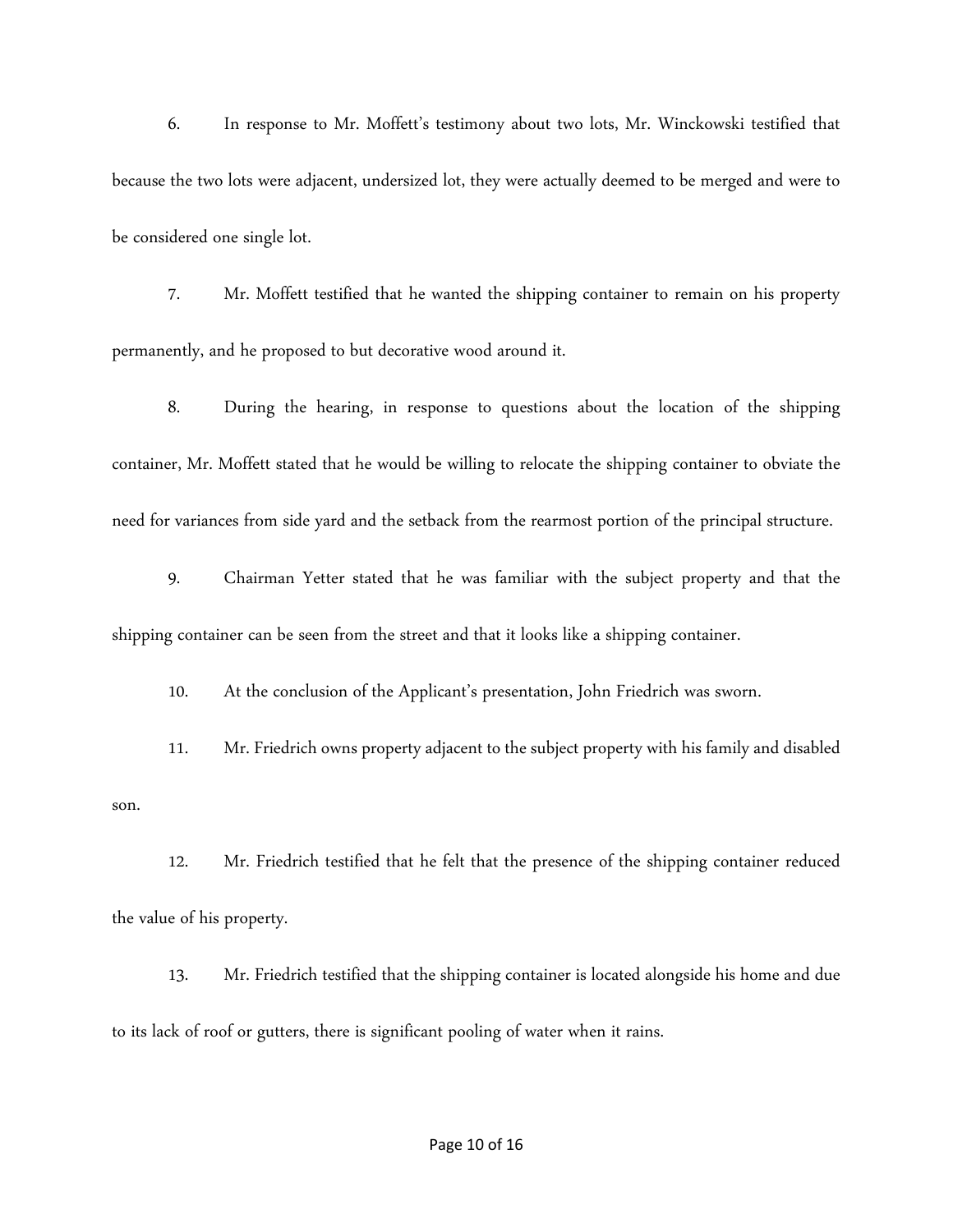14. Mr. Friedrich presented Exhibits O-1, O-2, O-3 and O-4, photographs of the shipping container on the subject property, and a shipping container damaged in an explosion.

15. Mr. Friedrich presented Exhibit O-5, a brief video of the Applicant's shipping container during a rain event.

16. Mr. Friedrich called Stephen Hawk, P.P. to testify. Mr. Hawk was sworn and qualified as an expert in Planning.

17. Mr. Hawk testified that he reviewed the Application, the neighborhood in which the subject property is located and read the land use ordinance and Master Plan.

18. Mr. Hawk testified that in his opinion, the only alleged or potentially applicable basis for the requested variance for a third accessory structure would be a c (2) variance, where the benefits must outweigh the detriment.

19. Mr. Hawk testified that the Application does not meet the requirements for a c (2) variance because the only benefit is to the Applicant, and there is clear detriment to the public good.

20. Mr. Hawk testified that of the 190 properties in the area of the subject property, only 4

properties had 2 accessory structures, and no properties had more than 2 accessory structures.

21. Michael Cloud, who lives within 200 feet of the subject property testified. Mr. Cloud stated he is opposed to the Application because of aesthetics, it is an "eyesore" and it is visible from the street.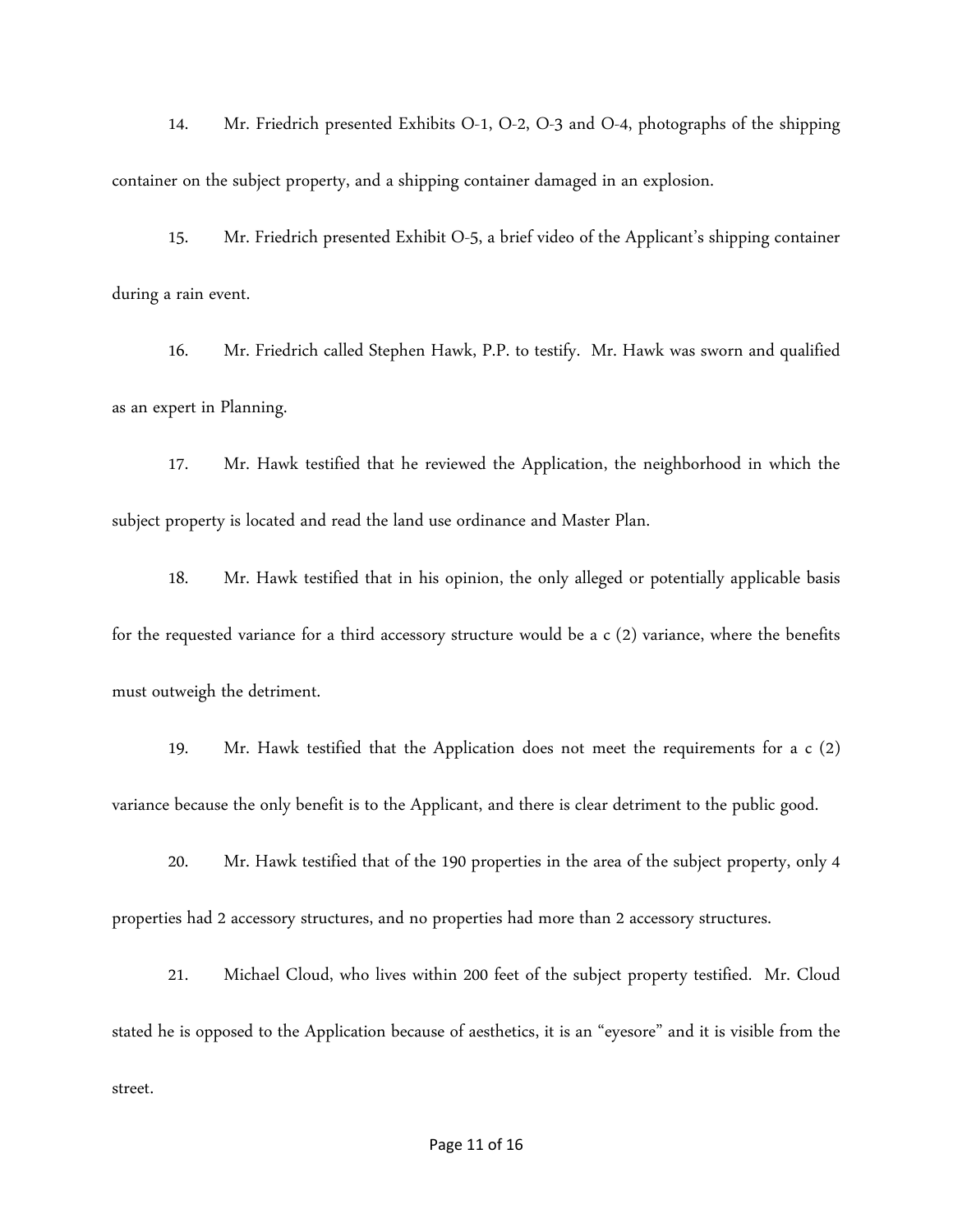22. Mr. Cloud testified that the industrial shipping container detracts from the residential character of the neighborhood.

 23. The Application was initially scheduled for the Board's meeting in June 2021, but, two weeks before the scheduled date the Applicant asked to delay the meeting a month because he had another event planned.

24. The matter was scheduled to be heard by the Board in July 2021, but the Applicant failed to provide sufficient notice and the meeting was then moved to the Board's August meeting.

 25. At the conclusion of the Applicant's presentation on August 18, 2021, and after comments and testimony from the public, the Applicant requested to continue the hearing to the next meeting date of the Board.

 26. Based upon the fact that the Applicant had placed the shipping container on the subject property without obtaining approval; had twice previously requested that the hearing date be delayed; had notice from the CME Letter about the required proofs to obtain a variance; and having been offered more time at the August 18, 2021 meeting to present his case, the request for a continuance of the hearing was denied.

27. The Applicant did not specify which provision of N.J.S.A.  $40:55D-70(c)$  justified the request for the variance for a third accessory structure.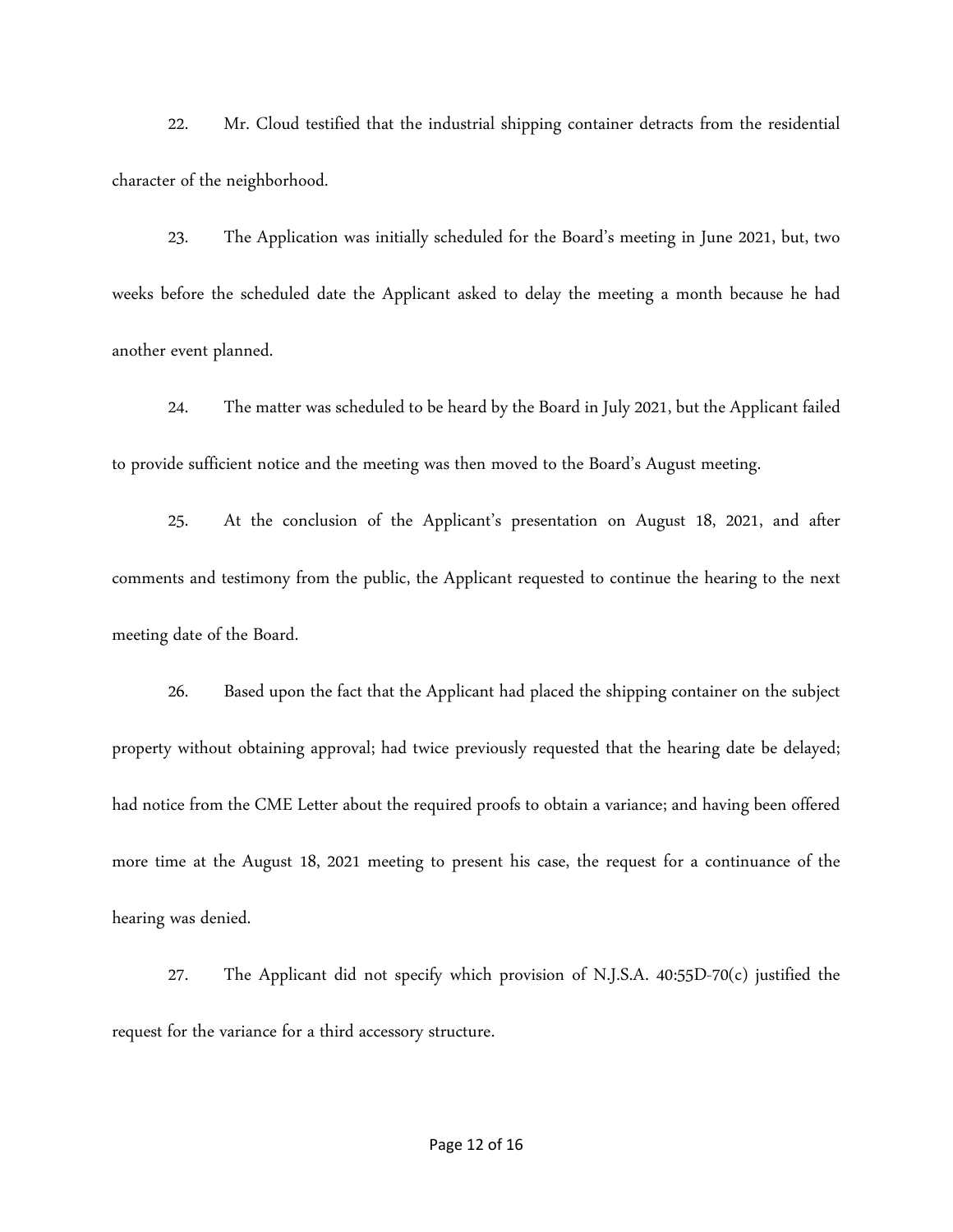28. A variance pursuant to N.J.S.A.  $40:55D-70(c)$  can be granted under subsection (1) relating to the size, shape or topographic condition of a specific piece of property, however the Applicant did not present any such testimony.

 29. The Board finds that there was no evidence submitted that would require the grant of the variances pursuant to N.J.S.A.  $40:55D-70(c)(1)$ .

30. A variance pursuant to N.J.S.A. 40:55D-70(c) can be granted under subsection (2) if a purpose of the Municipal Land Use Law would be advanced by the variance and the benefits of the deviation substantially outweigh any detriment.

 31. The Applicant did not present any testimony that would establish that any purpose of the Municipal Land Use Law would be advanced by the variance, and the Board finds that no such evidence was presented during the hearing.

 32. The Applicant's only testimony about the alleged benefit of granting the variance was that he would personally benefit. The Board finds and concludes that the personal benefit to be realized by the Applicant is insufficient to satisfy this requirement for the grant of a variance.

 33. The Applicant did not provide any testimony about comparing the benefit of the variance to the detriment.

 34. The Board finds the testimony of Mr. Hawk, P.P. to be credible as to the lack of any benefit to be realized by the grant of the variance.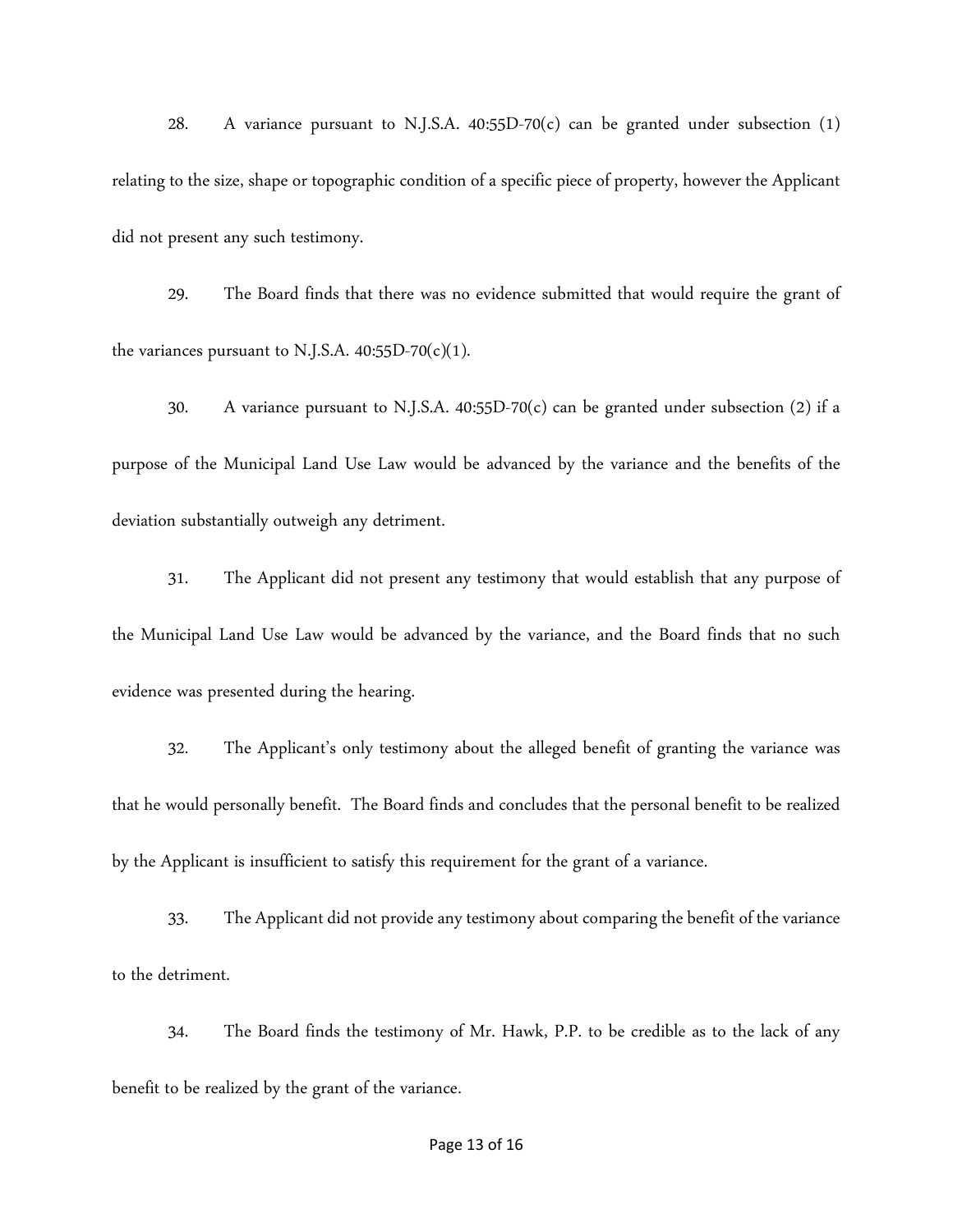35. The Board finds the testimony of Mr. Hawk, P.P. to be credible in the substantial detriment that would occur as a result of the grant of the variance in that there were no other properties in the area that had been granted such a variance.

 36. The Board finds the testimony of the members of the public to be credible as to the visual detriment that would result from the grant of the variance.

 37. The Board finds and determines that the Applicant has not established that any purpose of the Municipal Land Use Law would be advanced by the grant of the requested variance.

 38. The Board finds and determines that the Applicant has not established that the grant of the variance would result in a benefit cognizable under the provisions of the Municipal Land Use Law in that the only benefit would be a personal benefit to the Applicant.

 39. The Board finds and determines that the visual and aesthetic detriment of the variances would outweigh any benefit.

 40. The Board finds and concludes that the requested variance should be denied because the arguments and testimony put forth by the Applicant do not establish that any purpose of the Municipal Land Use Law would be advanced by a grant of the requested variance.

 41. The Board finds and concludes that the requested variance should be denied because the arguments and testimony put forth by the Applicant do not establish that any benefit to be derived from the variance will substantially outweigh the detriment.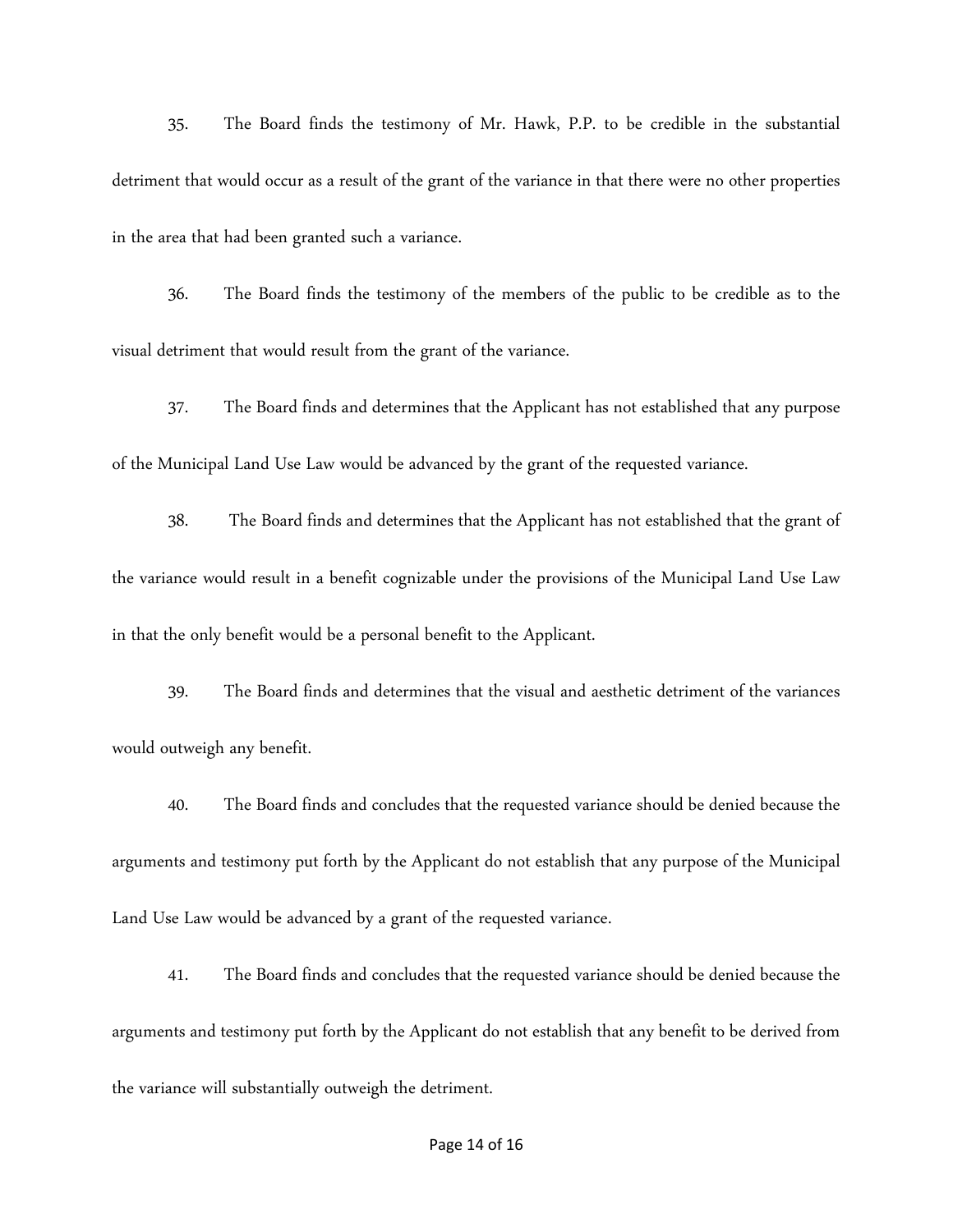### RESOLUTION

NOW, THEREFORE, BE IT RESOLVED, by the Land Use Board of the Borough of Palmyra on this 15th day of September, 2021, the variance relief sought by the Applicant is hereby DENIED and the Application, as amended, is hereby DENIED.

BE IT FURTHER RESOLVED, that the Board Secretary shall publish a brief notice of

this determination in an official newspaper of the Borough and obtain an Affidavit of Publication by said

newspaper, and that this Resolution shall take effect as provided by law.

Chairman Yetter asked for a motion to approve Resolution 2021-17 Memorialization in the Matter of James Moffett, Jr., 202 Cinnaminson Avenue, Blk 98 Lots 11, 12.02- Application 2021-LUB02 Vice-Chairman Beck made a motion to approve Resolution 2021-17 Memorialization in the Matter of James Moffett, Jr., 202 Cinnaminson Avenue, Blk 98 Lots 11, 12.02- Application 2021-LUB02. Mayor Tait second the motion.

### At the call of the roll the vote was as follows:

AYES: Chairman Yetter, Vice-Chairman Beck, Mayor Tait, Mr. Gural, Ms. Belton, Ms. O'Connor, Mr. Rossignol NAY: None Abstain: Councilwoman Cloud

## NEW BUSINESS

Land Use Board Training Municipal Joint Insurance Fund with Mr. Andrew Brewer our Land Use Board Attorney will be held after the meeting.

### PUBLIC COMMENT

Chairman Yetter asked anyone wishing to make comments, state their name and address for the record. Chairman Yetter asked for a motion to open to the public for comment.